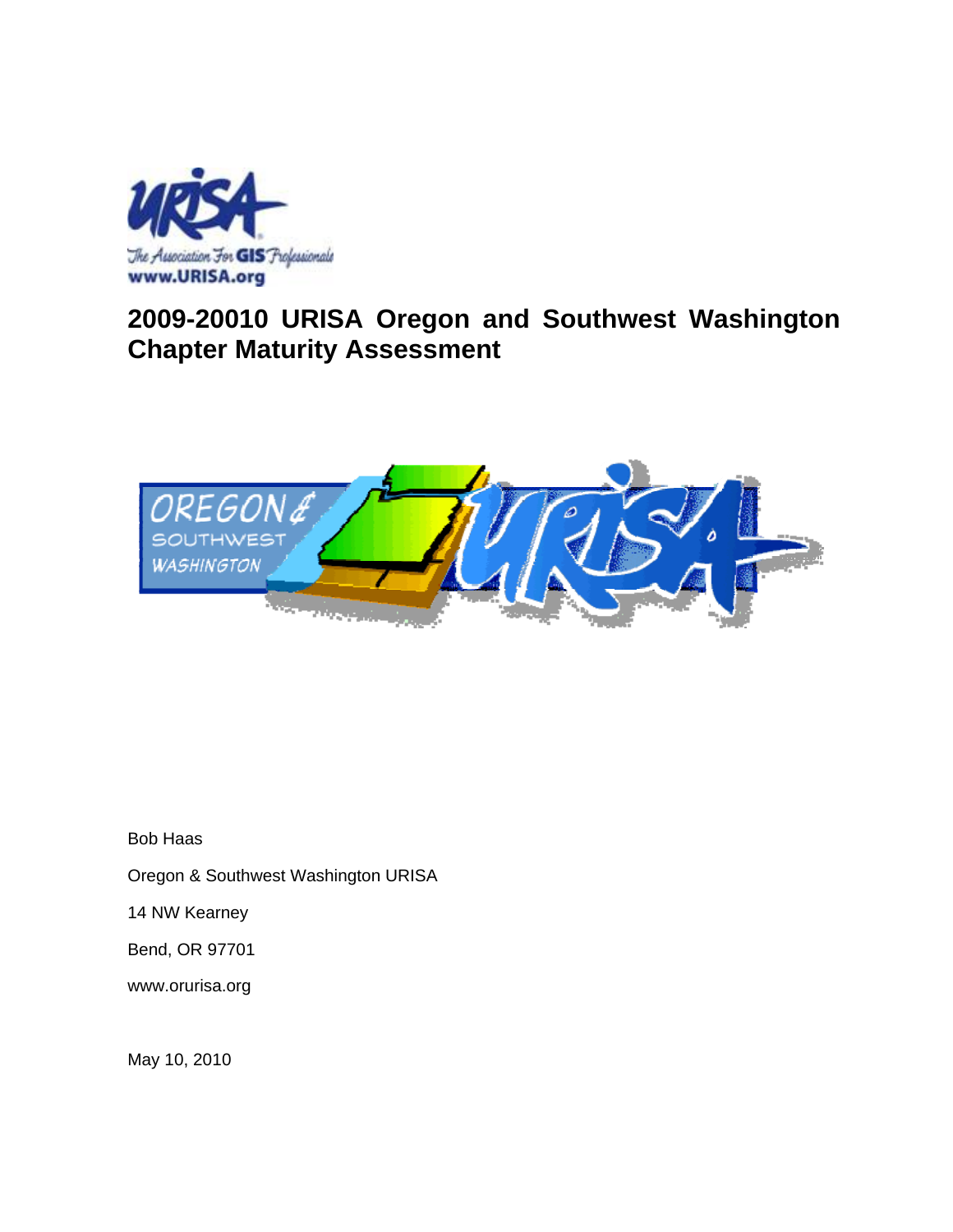## **REVISION HISTORY**

| <b>Date</b> | <b>Version</b> | <b>Description</b>                             | <b>Author</b> |
|-------------|----------------|------------------------------------------------|---------------|
| 02.28.08    | v1             | 2007-2008 URISA Chapter Maturity<br>Assessment | Danielle Ayan |
| 03.10.09    | V <sub>2</sub> | 2008-2009 URISA Chapter Maturity<br>Assessment | Luke Boggess  |
| 02.28.10    | V3             | 2009-2010 URISA Chapter Maturity<br>Assessment | Karen Brandt  |

*2009-2010 URISA CHAPTER MATURITY ASSESSMENT: [CHAPTER NAME]*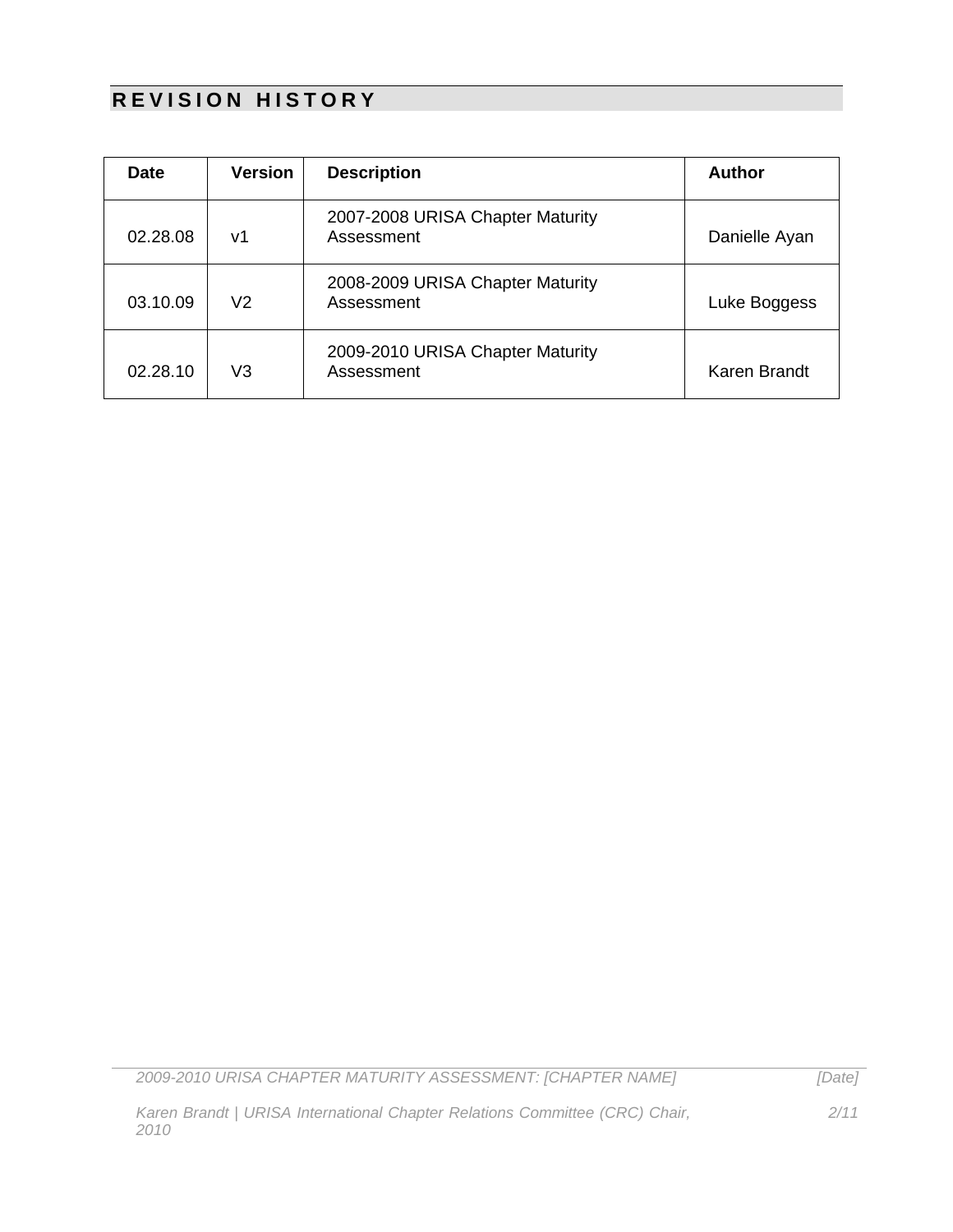#### **2009-2010 URISA CHAPTER MATURITY ASSESSMENT**

### **EXECUTIVE SUMMARY**

#### **Mission of this Document:**

The mission of this document is to develop a matrix for measuring the maturity of a single URISA chapter and the composite maturity of all chapters at a snapshot in time (annually) and over time. Although there will be many areas where individual chapters vary, the intention is that this assessment can be leveraged by URISA International and all chapters by targeting focus toward those chapters and those areas needing assistance.

*2009-2010 URISA CHAPTER MATURITY ASSESSMENT: [CHAPTER NAME]*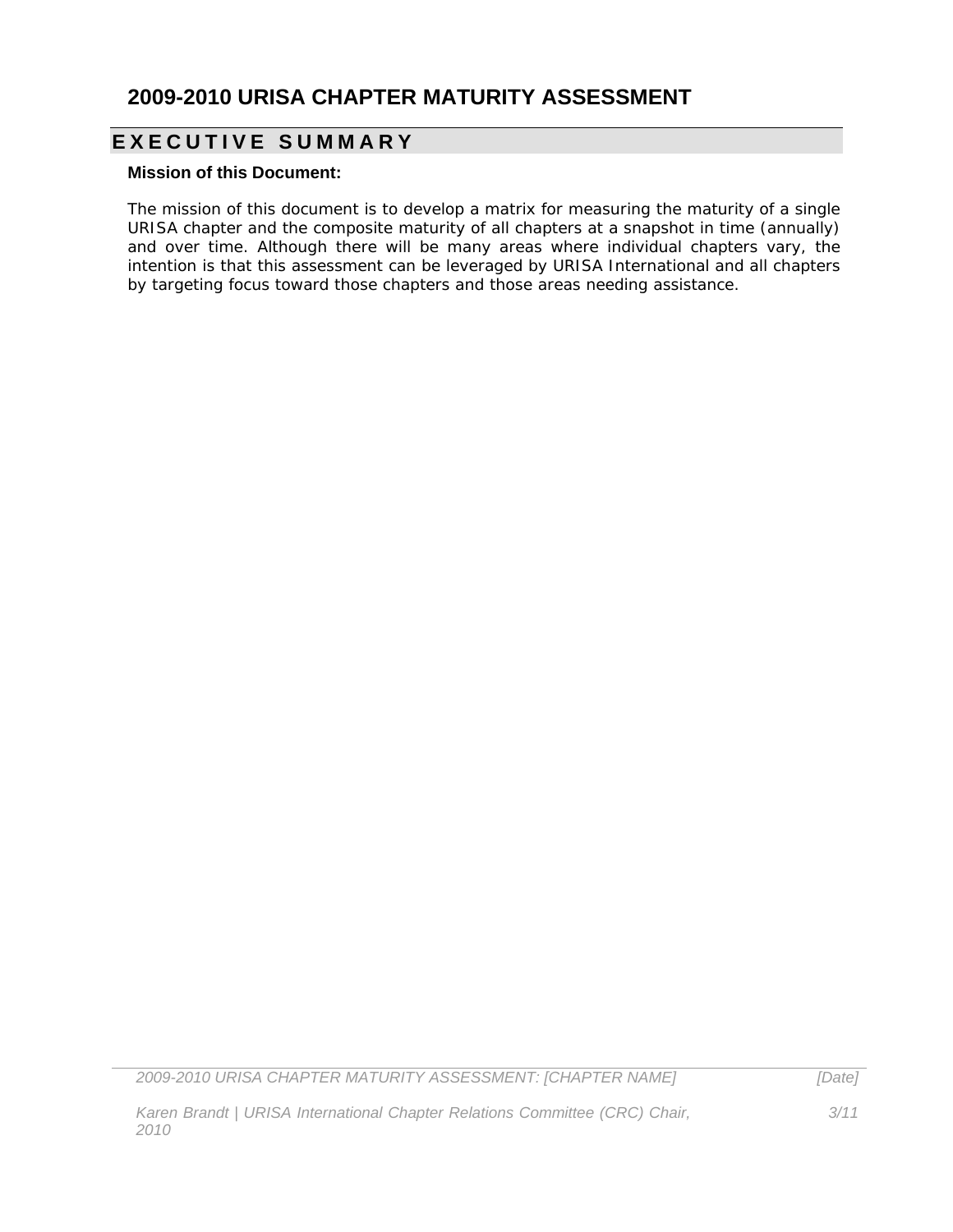#### **OREGON & SOTHWEST WA SHINGTON PROFILE:**

Chapter Mission/Vision/Overview:

Area served: Oregon and Southwest Washington

Active since: 1992

Current Lead Chapter Officer (must be URISA member):

Bob Haas, Co-President; Bob Pool, Co-President

Annual reporting period: 2010

Total membership (end of last reporting year): 1,091 members in our website contacts list

Total membership (end of reporting year prior to last Approximately 900 members in our website contacts list

Membership fees:

 $$0$  Individual \$ 0 Student \$ 0\_Sponsor \$<u>0</u>\_Corporate \$\_0\_\_Other (Identify organization membership category)

The Oregon & Southwest Washington Chapter does not charge a membership fee. Our financial resources are sound and we rely on Conference fees as our funding source.

**(A)** Top three chapter goals for the upcoming year (3 points)

- I. To involve additional individuals in the operations of the chapter
- II. To refine the chapter's operations so that we can be primed to grow and prosper

\_\_\_\_\_\_\_\_\_\_\_\_\_\_\_\_\_\_\_\_\_\_\_\_\_\_\_\_\_\_\_\_\_\_\_\_\_\_\_\_\_\_\_\_\_\_\_\_\_\_\_\_\_\_\_\_\_\_\_\_\_\_\_

\_\_\_\_\_\_\_\_\_\_\_\_\_\_\_\_\_\_\_\_\_\_\_\_\_\_\_\_\_\_\_\_\_\_\_\_\_\_\_\_\_\_\_\_\_\_\_\_\_\_\_\_\_\_\_\_\_\_\_\_\_\_\_

\_\_\_\_\_\_\_\_\_\_\_\_\_\_\_\_\_\_\_\_\_\_\_\_\_\_\_\_\_\_\_\_\_\_\_\_\_\_\_\_\_\_\_\_\_\_\_\_\_\_\_\_\_\_\_\_\_\_\_\_\_\_\_\_

III. To assure that we are aligned with the desires of our membership and to assure our relevancy

These are the primary Board of Directors goals. We also have a series of additional goals which may be viewed on our website at http://www.orurisa.org/Default.aspx?pageId=466379 The goals and a revised organizational structure were adopted at our April 2010 Board of Directors Goals Setting meeting.

*2009-2010 URISA CHAPTER MATURITY ASSESSMENT: [CHAPTER NAME]*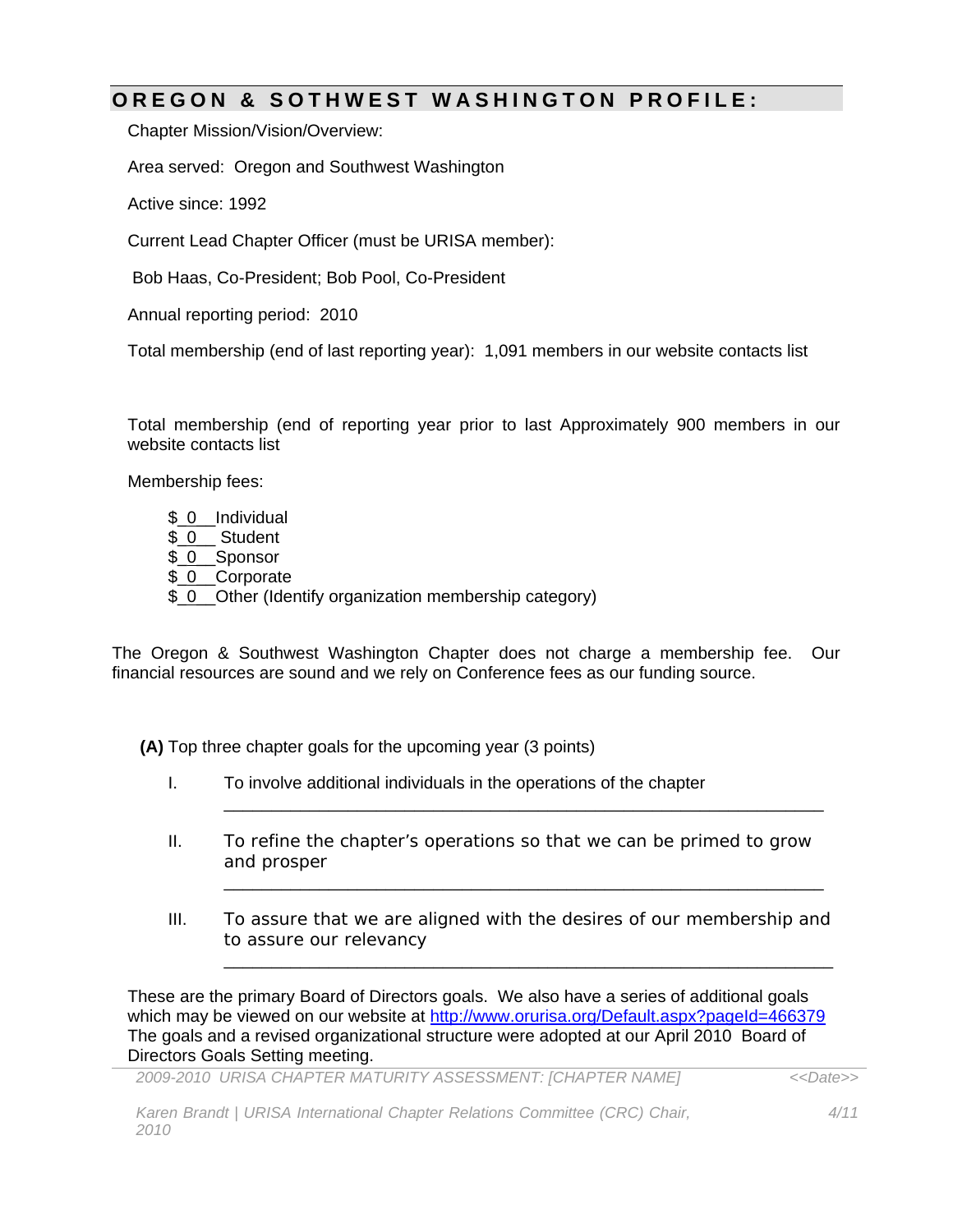- **(B)** What three training and educational programs would you like URISA to develop over the next 5 years? (3 points)
	- IV. A knowledge based exchange program that takes advantage of new social media
	- V. A Young Professionals initiative that is modeled after a program that presently operates in Australia that encourages the participation of \_young professionals who are beginning their professional careers.
	- VI. \_A service/capability on the URISA International website that is focused on applications and that promotes the sharing of applications among jurisdictions.

*2009-2010 URISA CHAPTER MATURITY ASSESSMENT: [CHAPTER NAME]*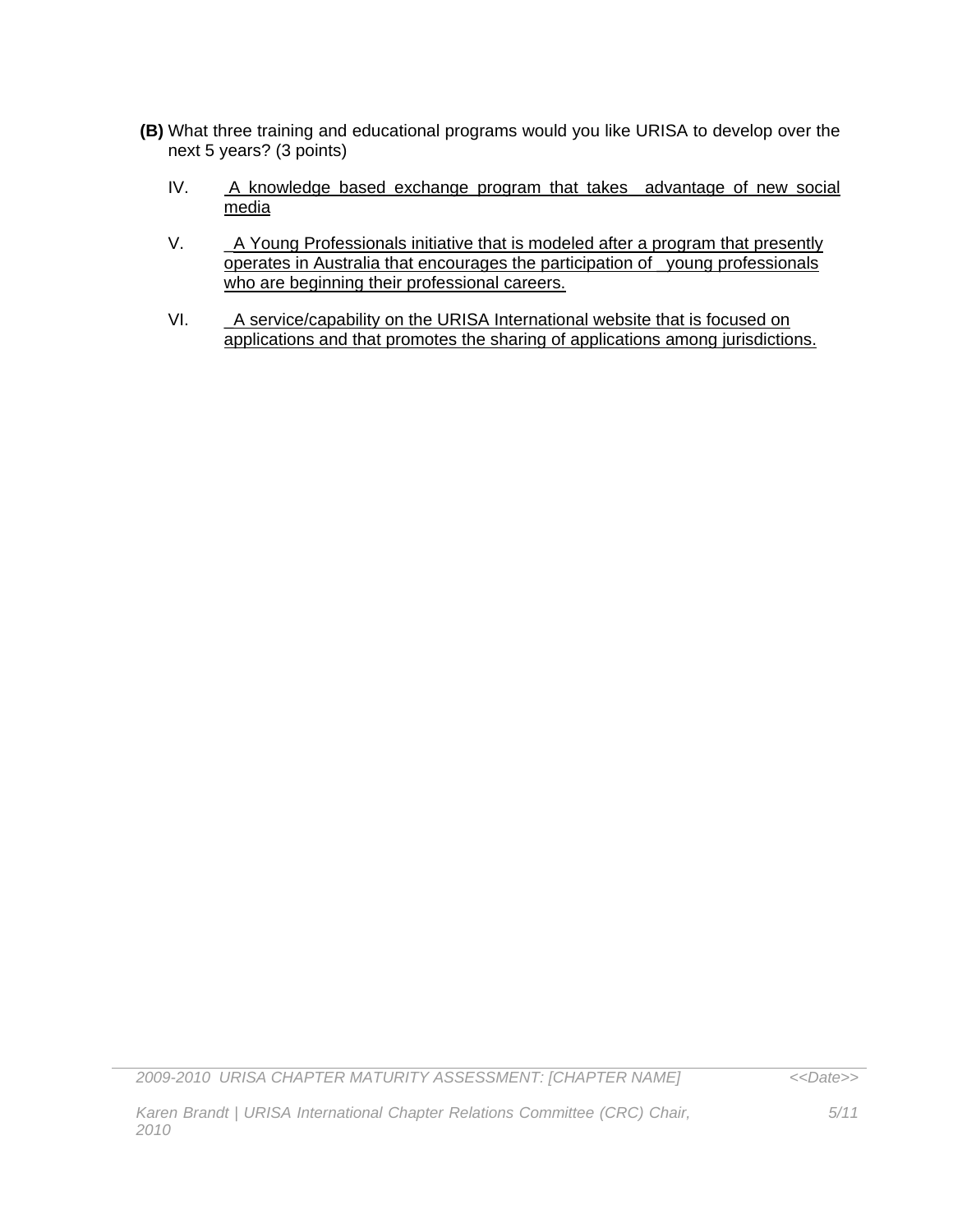**(C)** Do you have a wish list for URISA International (i.e., areas where your chapter needs assistance, collaborative ideas that would benefit many chapters and URISA International, other)? (3 points)

In reality, I believe that our local chapter is pretty self sufficient. We respond well to local requirements and are responsive to our members needs. However, one item that would be beneficial would be the provision of additional information about the advantages of chapters being members of the International organization. In particular, we would like increased certainty regarding whether we are covered by any insurance policies. An example is whether we as a local chapter are covered by a policy that would indemnify us from liability when putting on events and for other activities consistent with our 501 (3c) charter. An additional benefit would be if the International Organization had a financial auditing service whereby at a local chapters option, our finances could be audited to assure that we are in compliance with non-profit requirements and furthermore, to assess whether our financial practices are sound.

**(D)** Why should your Chapter be considered as the URISA International Chapter of the Year? – Criteria: innovation, outreach, education, community service, and achieving last year's goals. (5 points)

Our chapter is robust and expanding; even during these challenging financial times. We have an organizational structure that operates successfully in a large and diverse two state area. We have 9 local Sections that are subdivisions of the chapter, serving members in the separate regions of the state. We also have two Special Interest Groups that serve unique needs of members and are working to add an additional Open Source special interest group. The Special Interest Groups and Sections are closely affiliated with the Oregon Chapter and conduct a wide range of educational and service related activities. We as a parent organization provide funding to our Sections and Special Interest Groups, provide a hosted CMS solution to assist them in conducting their activities. Our hosted membership database enables these local groups to offer focused professional networking capabilities. In addition to the local activities, we conduct Conferences and workshops that are targeted at our bi-state membership. This structure has allowed the Chapter to continue to expand since our origination in 1992 and we now are more successful than at any prior time. In addition to our local URISA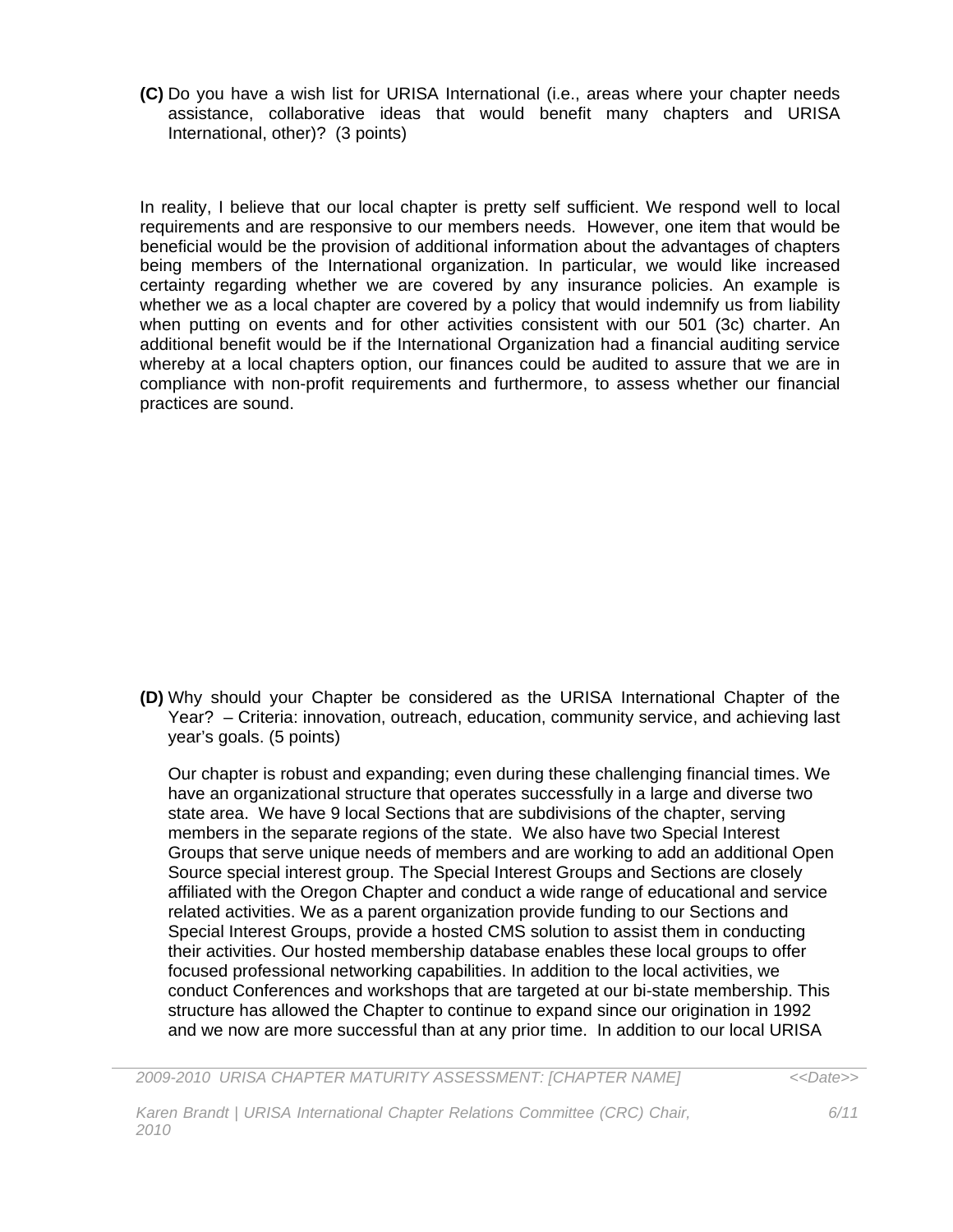activities, members of our Board also actively participate at URISA International and are on the organization's leadership team.

Our Board of Directors is very active and several new initiatives are underway to support our membership base and to maintain organization relevance to members and their employers.

This past year we:

*2010*

- Implemented a Wild Apricot hosted website that has proven to be extremely successful and this solution is used to conduct the majority of chapter business. www.orurisa.org
- The chapter's annual two day GIS In Action Conference was held and cosponsored by ASPRS and Portland State University. It was attended by almost 300 individuals. The program was diverse and one of the strongest offered during the many years this conference has been held. The presentations were high quality, with an emphasis on interaction and networking. The greatest number of students participated since the event has been held. These seventy students were active participants in sessions and social networking offerings.
- A URISA sponsored Agile GIS Project Management Workshop was offered and attended by 37 individuals.
- Six Virtual Teams were created this year to carry out our activities including a Programs and Events Team, Finances Team, Communications, Marketing and Social Media Team, Business Team, Member Support Team, and a Scholarship Team . Information about these teams and their activities can be accessed at http://www.orurisa.org/teams
- During the past year we granted three tuition Scholarships to students at area colleges and universities as well as one research scholarship. The recipients were selected based on an open competitive process
- Chapter finances have remained healthy and we are developing a sustainable funding model that will assure our resources into the future
- A centralized membership database was developed within Wild Apricot which utilized current data from Sections. The solution is proving more useful for event promotions and announcements than the previous outdated list. The contacts database also provides the capability to contact only selected members based on their participation in any of the Sections or SIGS

In addition, based on the maturity assessment outlined on the following pages, we have scored ourselves the maximum number of points on 17 out of 19 measures.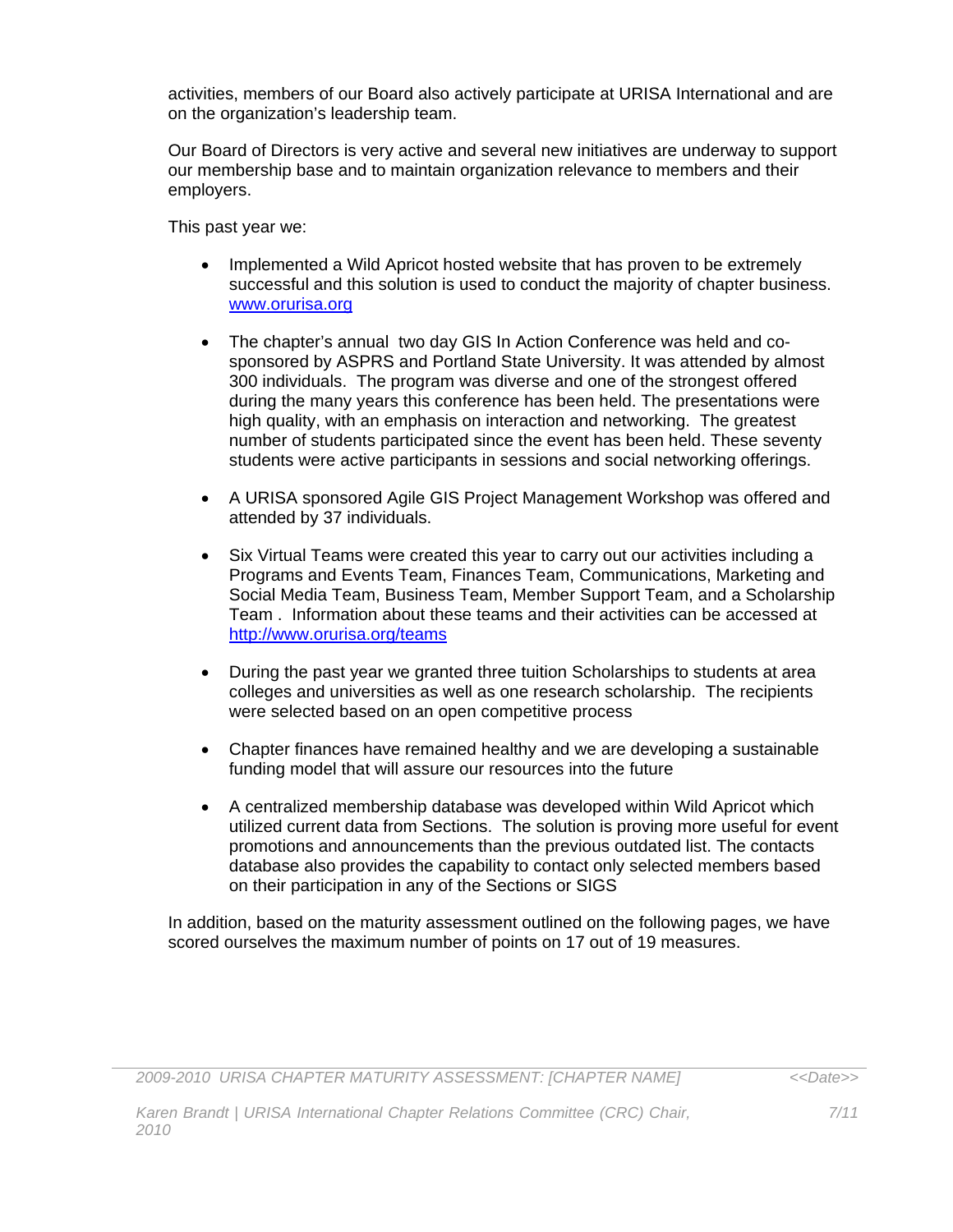| <b>CARD</b> |    | <b>CHAPTER 2009 MATURITY ASSESSMENT</b>                                                                                                                                                                                                                                                                                                                                                  | 5 – Fully Implemented<br>4 - In Progress - Fully Resourced to Complete<br>3 - In Progress - Partial Resources Available<br>2 - Planned - Resources Assigned<br>1 - Not Planned - No Resources Assigned<br>0 – Not Applicable |  |  |  |
|-------------|----|------------------------------------------------------------------------------------------------------------------------------------------------------------------------------------------------------------------------------------------------------------------------------------------------------------------------------------------------------------------------------------------|------------------------------------------------------------------------------------------------------------------------------------------------------------------------------------------------------------------------------|--|--|--|
| 5           | 1. | The chapter is an established non-profit organization with an active Federal ID<br>number.<br>Comment: We have maintained this status for well over ten years                                                                                                                                                                                                                            |                                                                                                                                                                                                                              |  |  |  |
| 5           | 2. | The Board has filed its most recent year IRS Form 990 (if a non-profit<br>organization) or other appropriate IRS form for the organization.<br>Comment:                                                                                                                                                                                                                                  |                                                                                                                                                                                                                              |  |  |  |
| 5           | 3. | The Board abides by chapter By-laws that have been updated within the last 5-<br>years.<br>Comment: We have adopted By-laws that are periodically reviewed. We have established a Business<br>team that is charged with reviewing the by-laws and recommending amendments to the<br>Board                                                                                                |                                                                                                                                                                                                                              |  |  |  |
| 5           | 4. | The chapter has regular Board and member meetings.<br>Comment: The Board meets every 2 months through virtual teleconference meetings and annually in<br>person at our GIS In Action conference. Meetings are documented.                                                                                                                                                                |                                                                                                                                                                                                                              |  |  |  |
| 5           |    | 5. The chapter offers an annual/biennial conference(s).<br>Comment: We hold a GIS In Action Conference annually in conjunction with ASPRS. We also hold<br>meetings throughout the state that are sponsored by our many Sections and Special<br>Interest groups. Information about the conference may be observed at:<br>http://www.orurisa.org/GIS_In_Action                            |                                                                                                                                                                                                                              |  |  |  |
| 5           | 6. | The chapter coordinates and collaborates with URISA International (including the<br>CRC) or other allied organizations. Please elaborate with comments.<br>Comment: One of our Board members, Cy Smith, is the President Elect of the International<br>organization and is a valued link to its larger mission.                                                                          |                                                                                                                                                                                                                              |  |  |  |
|             |    | 7. The chapter offers workshops and other educational opportunities. Please<br>elaborate with comments.<br>Comment: We recently hosted the URISA Agile GIS Project Management workshop. Our Sections and<br>Special Interest Groups frequently conduct meetings. A list of past events may be<br>observed on our website at: http://www.orurisa.org/Events                               |                                                                                                                                                                                                                              |  |  |  |
|             | 8. | The chapter offers communications (website, surveys, newsletters). Please<br>provide links to online resources.<br>Comment: This past January we launched a new website that is based on the Wild Apricot solution.<br>The CMS based solution is used by all of our Sections and Special Interest Groups. We<br>have also enabled on-line event registrations and epayment opportunities |                                                                                                                                                                                                                              |  |  |  |
|             | 9. | The chapter has initiatives that positively impact our community. Please<br>elaborate with comments.<br>Comment: We participate in GIS Day activities, have educational conferences, and offer input upon<br>request to state legislative committees on issues affecting the profession.                                                                                                 |                                                                                                                                                                                                                              |  |  |  |

*2009-2010 URISA CHAPTER MATURITY ASSESSMENT: [CHAPTER NAME]* 

*Karen Brandt | URISA International Chapter Relations Committee (CRC) Chair, 2010*

*8/11*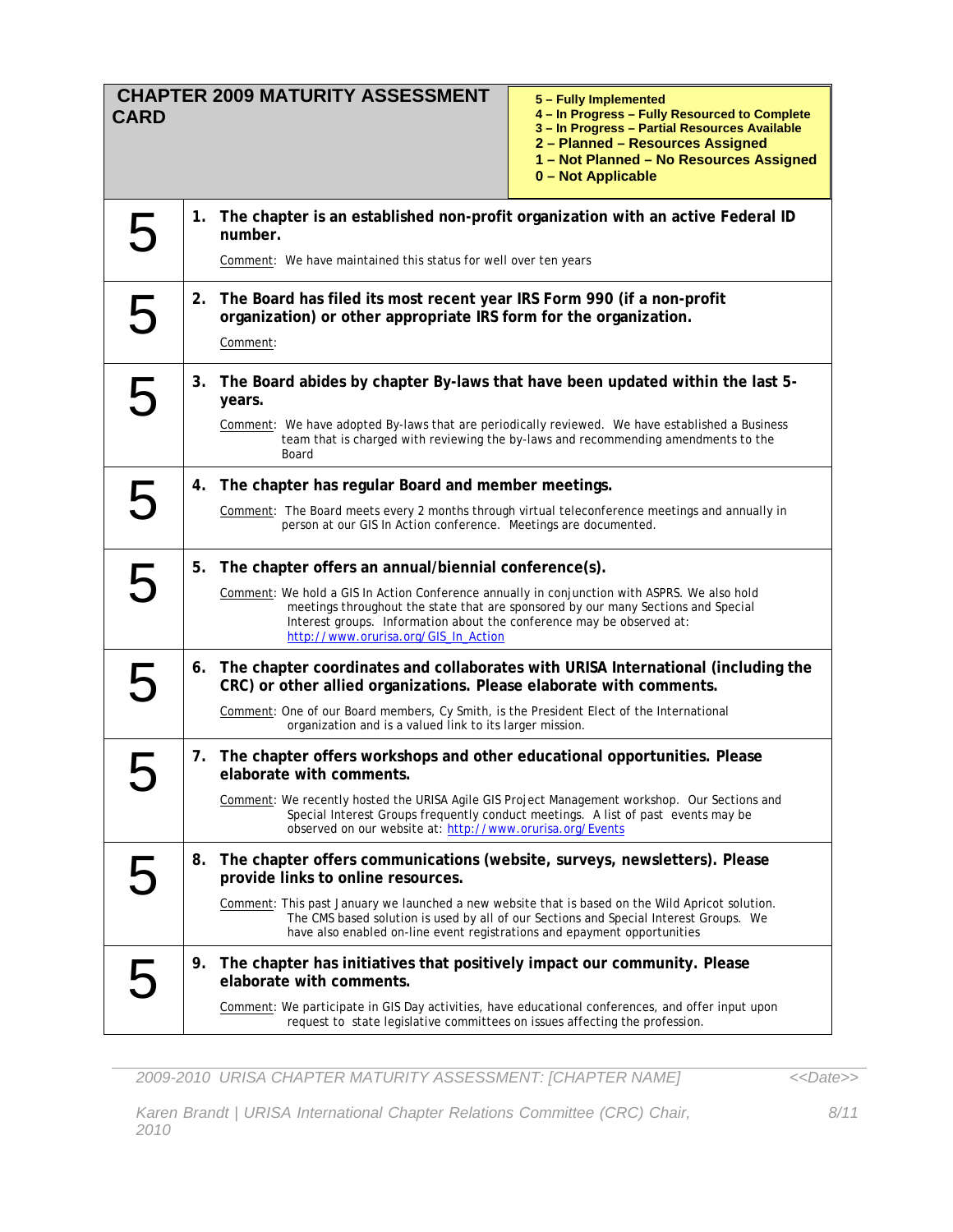| <b>CARD</b>    | <b>CHAPTER 2009 MATURITY ASSESSMENT</b><br>5 - Fully Implemented<br>4 - In Progress - Fully Resourced to Complete<br>3 - In Progress - Partial Resources Available<br>2 - Planned - Resources Assigned<br>1 - Not Planned - No Resources Assigned<br>0 - Not Applicable                                                                                                                                  |  |  |  |
|----------------|----------------------------------------------------------------------------------------------------------------------------------------------------------------------------------------------------------------------------------------------------------------------------------------------------------------------------------------------------------------------------------------------------------|--|--|--|
|                | 10. The chapter actively recruits new members. Please elaborate with comments.                                                                                                                                                                                                                                                                                                                           |  |  |  |
|                | Comment: We rely on our website and its contacts database for membership promotions. A<br>membership team was also created this year and is in the process of developing a<br>recruitment plan                                                                                                                                                                                                           |  |  |  |
|                | 11. At least 20% of chapter members are URISA International members.                                                                                                                                                                                                                                                                                                                                     |  |  |  |
| $\overline{2}$ | Comment: We are not sure of whether we meet this target but we promote membership at events and<br>have information about the International Organization on our website.                                                                                                                                                                                                                                 |  |  |  |
| 5              | 12. The chapter collaborates with K-12 schools and universities and pursues outreach<br>to students. Please elaborate with comments.                                                                                                                                                                                                                                                                     |  |  |  |
|                | Comment: We participate in GIS Day activities at schools. We have a scholarship program and work<br>with schools to promote our tuition reimbursement and research scholarships. We have<br>Portland State University as a co-sponsor of our annual GIS In Action conference.                                                                                                                            |  |  |  |
| 5              | 13. The chapter collaborates with local, state/provincial, or federal agencies. Please<br>elaborate with comments.                                                                                                                                                                                                                                                                                       |  |  |  |
|                | Comment: Our membership has participants from these organizations and our Board of Directors has<br>members from these organizations. We also support the Oregon GIS Association (a chapter<br>Special Interest Group) and the State GIS Council, which deals with issues pertinent to<br>these parties.                                                                                                 |  |  |  |
| 5              | 14. The chapter's membership has increased over the last reporting year.                                                                                                                                                                                                                                                                                                                                 |  |  |  |
|                | Comment: Our contacts list has been consolidated and has grown by over 25 percent.                                                                                                                                                                                                                                                                                                                       |  |  |  |
| 5              | 15. The chapter has a formal relationship with the State GIS Council or equivalent<br>entity.                                                                                                                                                                                                                                                                                                            |  |  |  |
|                | Comment: Our Board has two representatives who are members of the State GIS Council.                                                                                                                                                                                                                                                                                                                     |  |  |  |
|                | 16. The Board maintains the following Executive board positions: Immediate Past<br>President, President, Vice President, Secretary, Treasurer.                                                                                                                                                                                                                                                           |  |  |  |
|                | Comment: We have all of these positions with the exception of Vice President                                                                                                                                                                                                                                                                                                                             |  |  |  |
| 5              | 17. The Board has current job descriptions for each position.                                                                                                                                                                                                                                                                                                                                            |  |  |  |
|                | Comment: The Chapter's charter defines the roles and responsibilities of these positions. In addition,<br>there are seven separate Virtual teams that deal with various Chapter issues. Our<br>philosophy is to involve as many individuals as possible versus just having a few individuals<br>handle all the work. The Virtual teams are identified on our website at:<br>http://www.orurisa.org/teams |  |  |  |
| 5              | 18. The chapter's member database is online and accessible by the Board and<br>members.                                                                                                                                                                                                                                                                                                                  |  |  |  |
|                | Comment: Our membership database is part of our website and may be observed at:<br>http://www.orurisa.org/Default.aspx?pageId=459067 It is fully searchable and we have<br>established a number of groups we can contact through the application.                                                                                                                                                        |  |  |  |

*2009-2010 URISA CHAPTER MATURITY ASSESSMENT: [CHAPTER NAME]* 

*Karen Brandt | URISA International Chapter Relations Committee (CRC) Chair, 2010*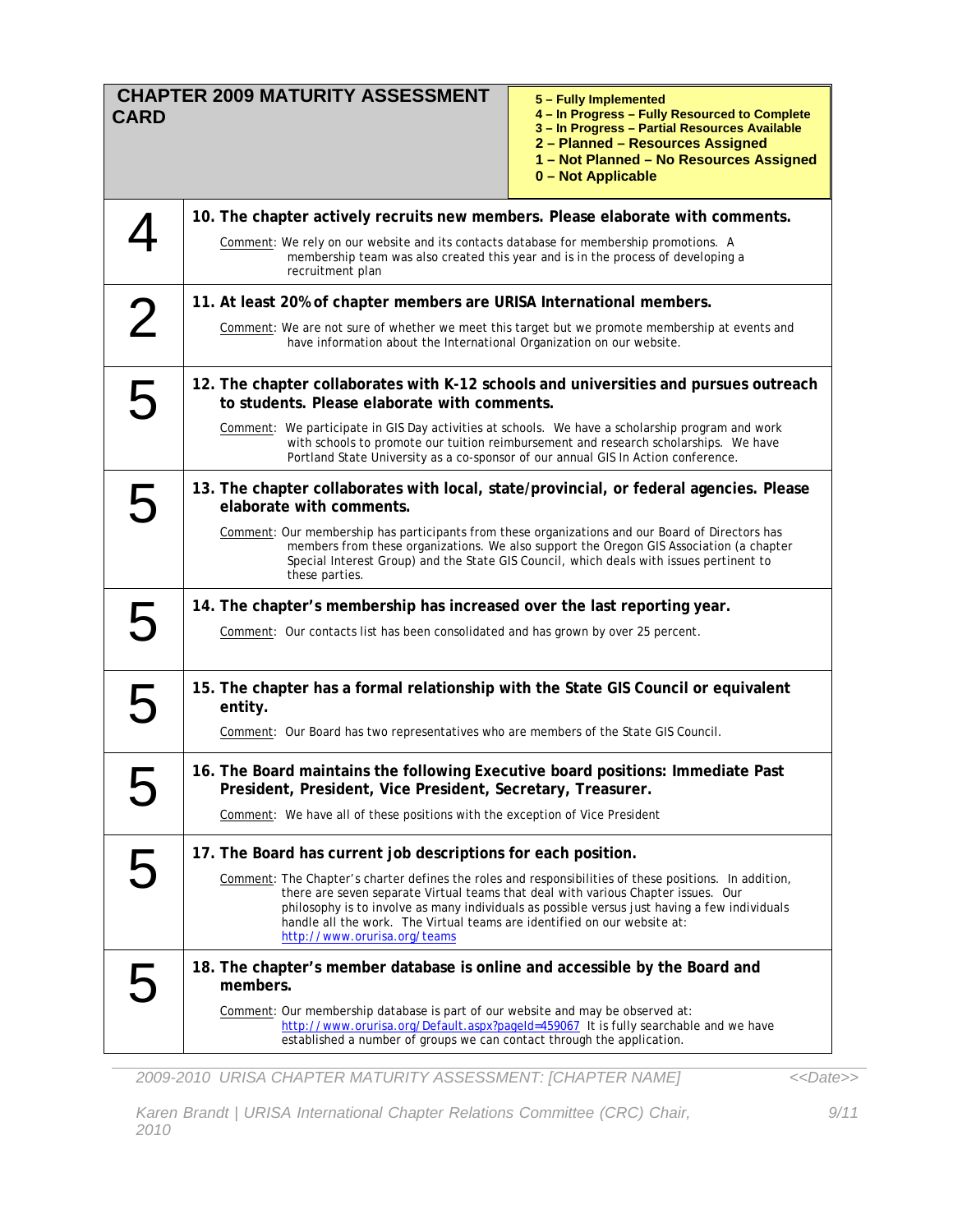| <b>CHAPTER 2009 MATURITY ASSESSMENT</b><br><b>CARD</b> |                                                                                                                           | 5 - Fully Implemented<br>4 - In Progress - Fully Resourced to Complete<br>3 - In Progress - Partial Resources Available<br>2 - Planned - Resources Assigned<br>1 - Not Planned - No Resources Assigned<br>0 - Not Applicable |  |  |  |
|--------------------------------------------------------|---------------------------------------------------------------------------------------------------------------------------|------------------------------------------------------------------------------------------------------------------------------------------------------------------------------------------------------------------------------|--|--|--|
|                                                        | 19. The chapter promotes GISCI by providing information or workshops.                                                     |                                                                                                                                                                                                                              |  |  |  |
| 5                                                      | Comment: We have a link to GISCI on our website. We also have a member of our<br>organization on GISCI's leadership team. |                                                                                                                                                                                                                              |  |  |  |